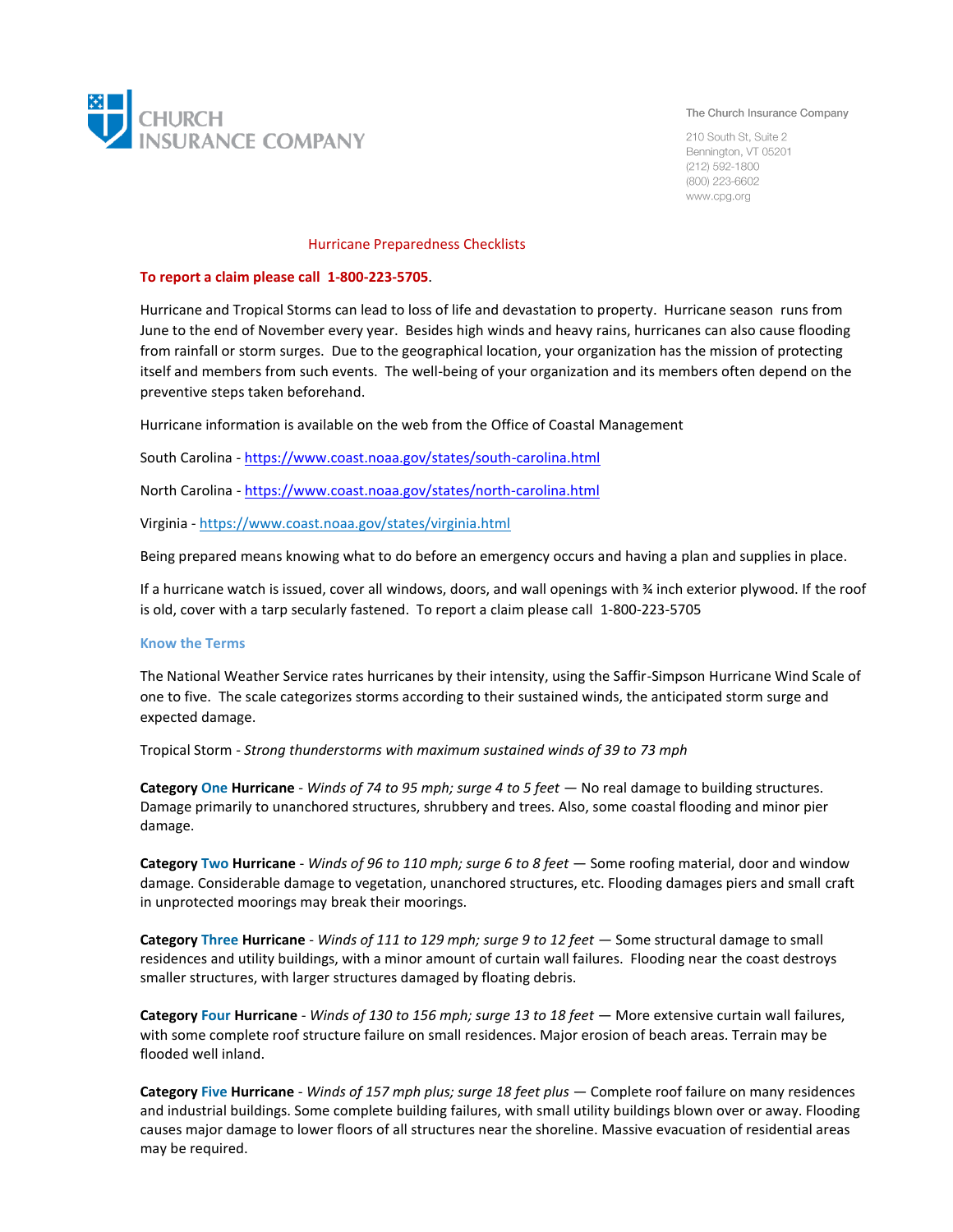### **What to do prior to a hurricane**

- Ensure you have updated information on your
	- Employee Emergency Contact list
	- Vendor Resource List
	- Emergency Phone List
	- Emergency Resource List
- Fully charge all Cell Phones and other portable electronic devices. Operate in power saving mode to preserve battery life. Protect in zip lock plastic bags.
- Touch base with your support vendors, HVAC, Organ, Electrician, Plumbers, tree/landscaping etc.
- Set up a staff/volunteer check-in system.
- Inventory a written record of all your contents, as well as a videotape of the contents and store offsite;
- Locate safe areas inside your facilities, including interior windowless rooms; closets and basements.

- Prepare a hurricane survival kit for everyone who is regularly in the building, including bottled water, flashlights with batteries, NOAA Weather, first-aid kit; dust masks; toiletry kit, nonperishable food that does not require cooking.

- Locate the water, gas and electrical shutoffs and be able to find them in the dark.

- Back up all data on servers and personal computers. If the backup site is within the area that may be affected by the storm, take backup with you to a secure site.
- Monitor local media for evacuation announcements and routes.
- Turn off all non-critical devices such as server monitors and workstations and other non-essential electrical equipment.
- Relocate any paper files not secured in plastic from lower drawers to a higher level in the event of flooding. Additionally:
	- Back up computers and cover them with plastic bags sealed with tape:
	- Fill the gas tanks of all vehicles and equipment; and
	- Unplug all electrical items and turn off circuit breakers and gas lines.
- Secure any exterior furnishings or trash receptacles the wind can move.
- Park vehicles away from areas they could be affected by rising water or fallen trees.
- Furnishings water blown under doors is not a covered loss. Move furnishings like rugs, cover other furnishings with tarps or plastics.
- Schools and camps kitchens Protecting non-perishable food inventories don't want to end up with rusty cans and wet boxes – cover with plastic or tarps. Clean unused large trash bags have multiple uses to protect property. Consolidate and move to more protected areas.
- Perishable consolidate in case of power outage. In case of power failures better to have one freezer or refrigerator to clean rather than multiple. Easier to keep on freezer or refrigerators operating on a generator. Perhaps cancel or delay replenishing inventories.